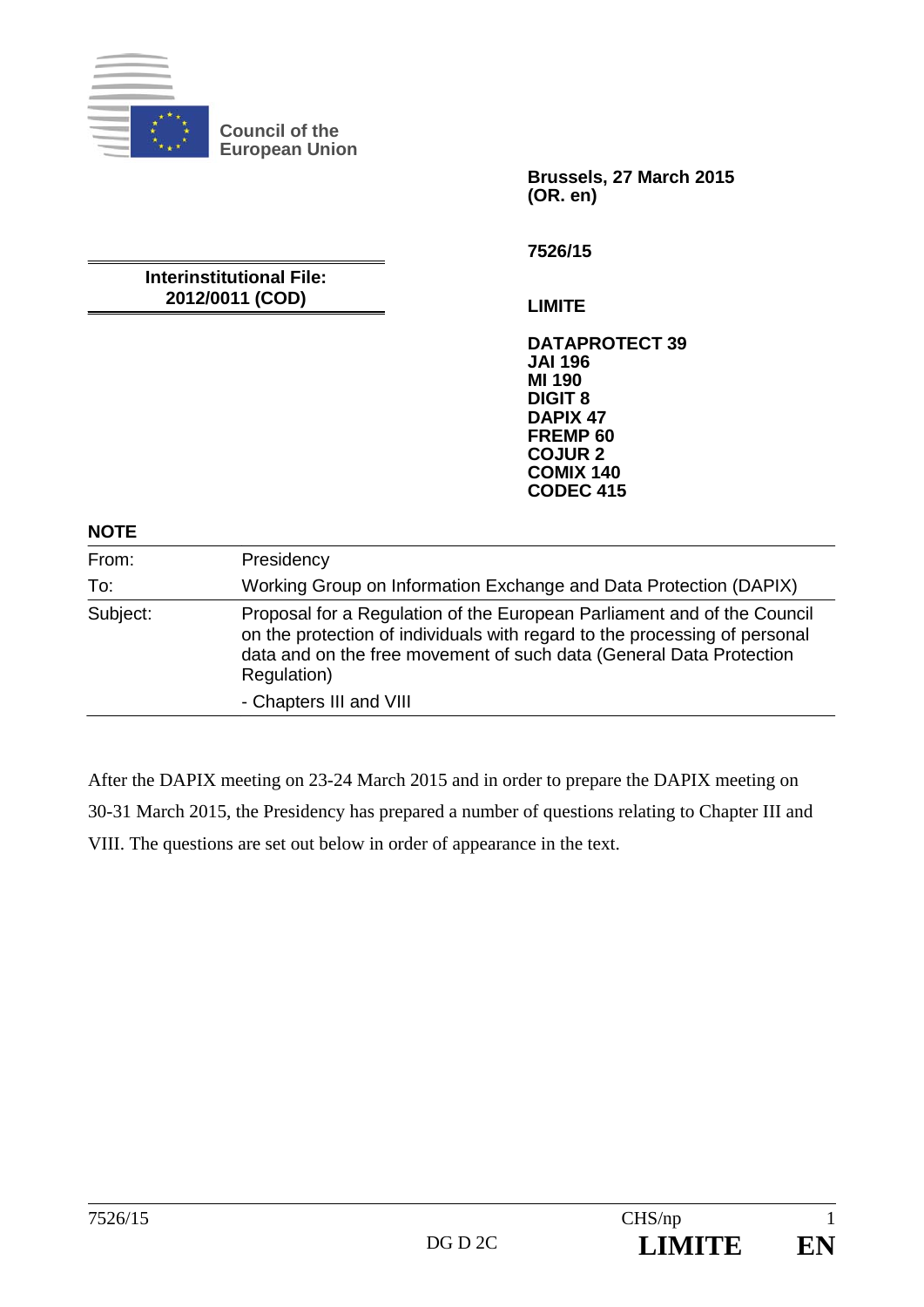### **I. CHAPTER III**

# **Transparent information, communication and modalities for exercising the rights for the data subject (Article 12)**

At the DAPIX meeting the question was raised as to whether the controller would need to provide the data subject with the information within a fixed deadline, as the current text of paragraph 2 states 'without undue delay and at the latest within a month', or if it was preferable to maintain only the first part 'without undue delay'. The current text foresees that the deadline can be expanded with another two months. Some delegations pointed out that a fixed deadline was important for reasons of predictability, so that the data subject would know when he or she can use his/her right of access. It should be noted that the Directive from 1995 uses the expression 'without excessive delay'.

Paragraph 4 states that the information provided should be free of charge unless requests are *manifestly unfounded or excessive*. At the meeting it was suggested to replace manifestly unfounded by *abusive.* 

*Delegations are asked to indicate whether they prefer to keep a fixed deadline and if so whether the one month suggested is a reasonable period or whether it should be extended or whether it is enough that the controller provides the information without undue delay.* 

*As regards paragraph 4, delegations are asked to indicate whether they prefer the current wording or if they would like to replace 'manifestly unfounded' by 'abusive'.* 

**Information to be provided where the data are collected from the data subject (Article 14)** At the latest DAPIX meeting some delegations suggested to add '*where appropriate'* or '*where practicable'* in paragraph 1 before listing the information the controller is obliged to provide at the time the data is obtained because it might not be possible to do so at that moment. However, such threshold would go below the level of protection under the 1995 Directive. Paragraph 5 of Article 17 restricts already the information requirement in a considerable way for many processing activities.

According to paragraph 1(b) the controller needs to provide information about the purposes of the processing. FR suggested to add *and of compatible further processing*.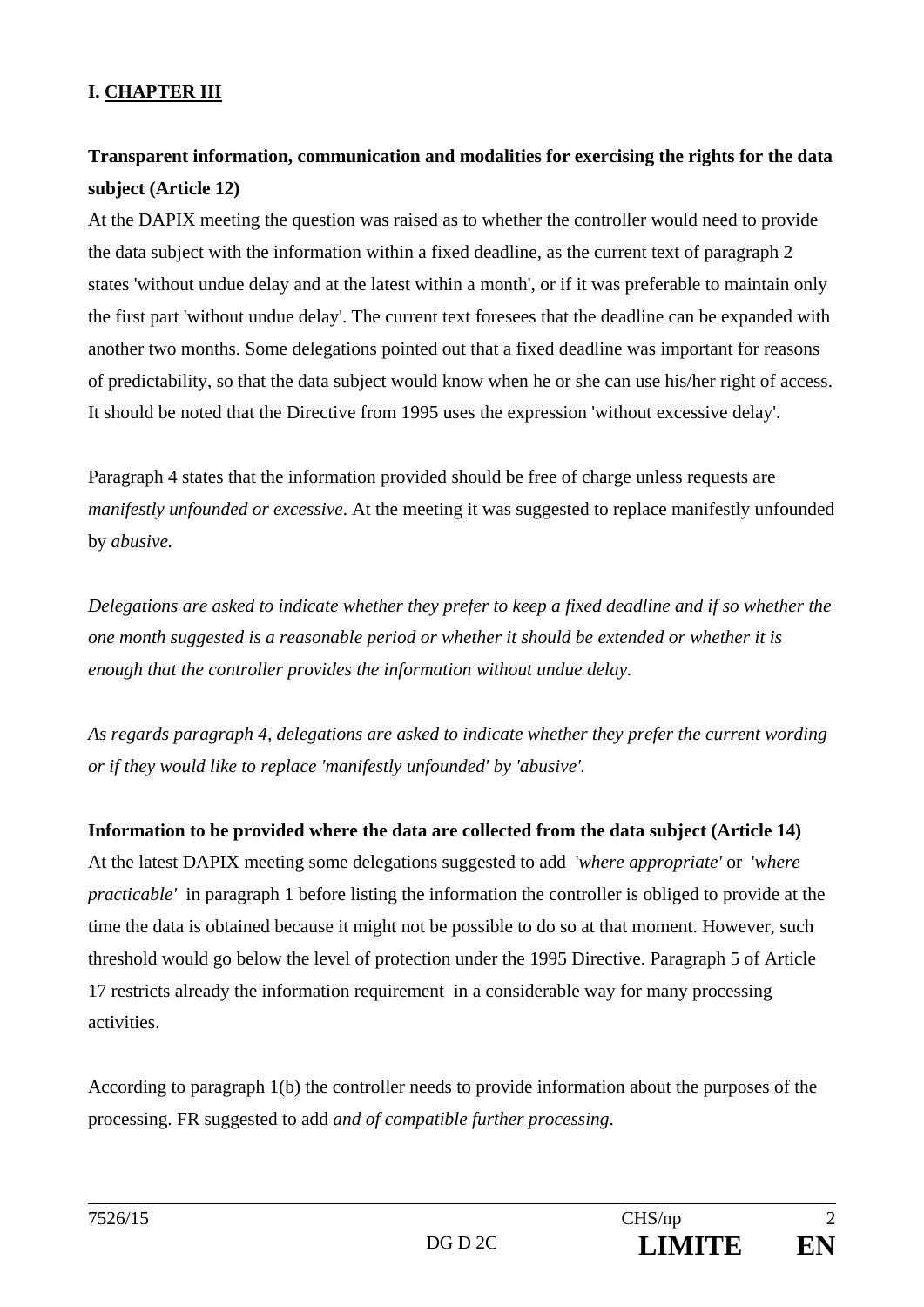*Delegations are asked to indicate whether they would like to add 'where appropriate/practicable' in the first paragraph or whether they do not think that is necessary. As regards paragraph 1(b) delegations are asked to indicate whether a reference to compatible further processing should be added.* 

# **Information to be provided where the data have not been obtained from the data subject (Article 14a)**

Paragraph 4 sets out the exceptions to the obligation to provide information. At the DAPIX meeting some delegations asked to delete the last two points (d) and (e) from the list.

*Delegations are asked to indicate whether they support the deletion of points (d) and (e) from the list of exceptions.* 

#### **The right to be forgotten and erasure (Article 17)**

The right to be forgotten is a new right in the Commission proposal. It elaborates on the right to erasure already set out in the 1995 Directive. At the DAPIX meeting on 24 March delegations asked about the relationship between the right to be forgotten and the right to erasure and the exact content of the right to be forgotten. They referred to the European Parliament that had deleted the reference to the right to be forgotten in the title of the Article and suggested that the Council could do the same since the added value of the right to be forgotten was unclear.

The FR delegation suggested to insert a point (f) with the following wording: 'the data have been collected when the data subject was minor' in order to strengthen the protection of children.

*Delegations are asked to indicate whether they prefer to keep the reference to the right to be forgotten or whether they do like the European Parliament approach to delete it. As regards the French suggestion, delegations are asked to indicate whether they can support such an addition.*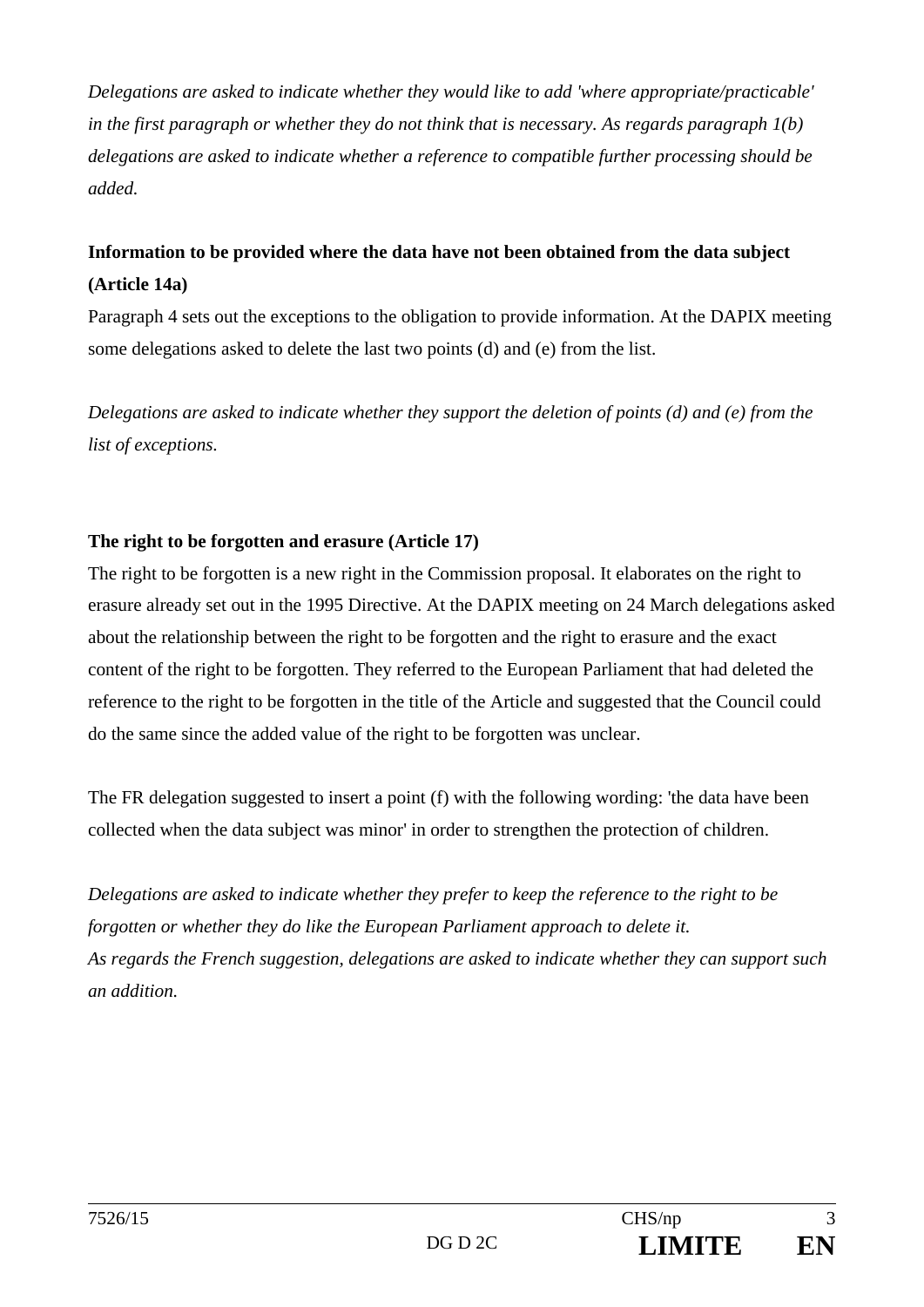#### **The right to be forgotten (Article 17) dispute settlement**

Following a general discussion on dispute settlement, the DE delegation put forward a suggestion for an Article 17c specifically for controllers operating an Internet search engine (6032/14). It involves the setting up of independent dispute settlements units by internet search engine operators. Creating new institutions of dispute settlement could give rise to different interpretations and interaction between this dispute settlement and basic regulation of duties of controllers. The Presidency considers that delegations should also take into account that such dispute settlement concerns the reconciliation of the right to the protection of personal data with the right of freedom of expression and information, which is - pursuant to Article 80- left to the national law of the Member States.

*Delegations are requested to indicate whether they see the need for a specific dispute settlement for search engines in addition to the rights to lodge a complaint in Article 73 and 75.* 

#### **Data portability (Article 18)**

According to the current wording of Article 18 the data subject has the right to transmit personal data concerning him or her which he or she has provided to a controller to another controller under certain conditions. At the DAPIX meeting on 24 March 2015, delegations discussed whether this right also included an obligation for the controller to transmit the data or if the right only covered the right for the data subject to receive a copy of his or her data in a machine-readable format so that they could easily transmit the data to another controller, or as regards for example social media, no longer have their data posted on the site/withdraw the personal data initially transmitted.

The FR delegation provided wording for the idea of extending the scope to cover an obligation for the controller to transmit data as follows: "The data subject shall have the right to *obtain from the controller the transmission of* the personal data *concerning belonging to* him or her which he or she has provided to *this* controller to another controller in a commonly used *and machine-readable* format*, through an easily accessible system, and* without hindrance from the controller to which the data have been provided to, where …"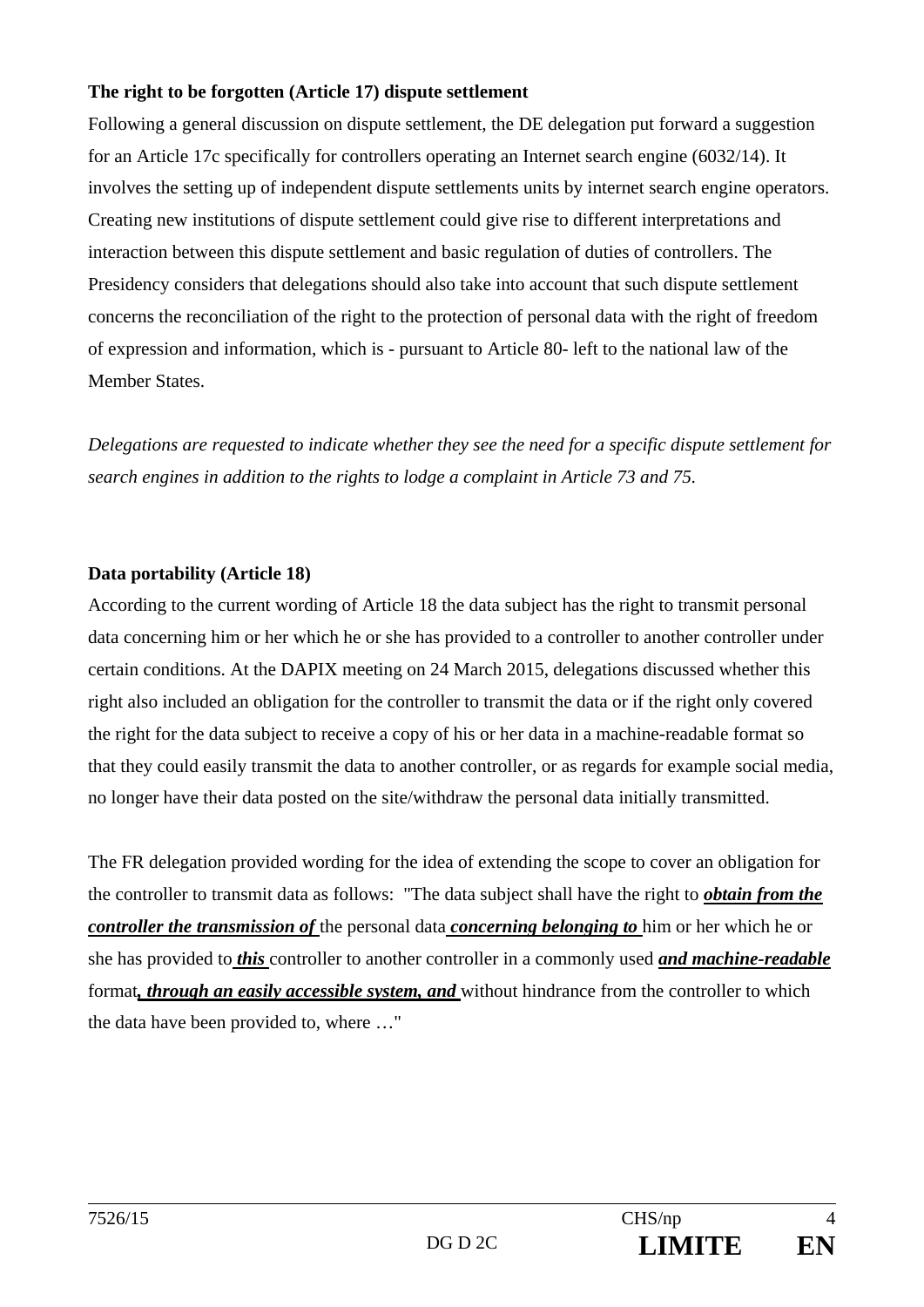The Commission explained that in its initial proposal the added value of this provision compared to the right of access in Article 15 was not only to receive a copy of the personal data in an electronic and structured format but also to provide a right for further use by the data subject by transmitting it to another controller.

Another issue that arose at the discussion was whether the right to portability which is already restricted to processing on the basis of consent or contract should also in these situations not apply to the public sector.

*In light of the above, delegations are asked to indicate whether they see/understand the right to data portability as only a right to obtain a copy in a machine-readable format or whether it should also include an obligation for the controller to transmit the data to another controller or third party.* 

*Delegations are asked to indicate whether they want to add that this right should not apply to processing when carried out by public authorities or bodies.* 

#### **The right to object (Article 19)**

The current text sets out that the data subject has the right to object the processing of personal data only when the processing is based on the legitimate interest of the controller (Article 6(1)(f). This is a limitation compared to Article 14, point (a) of the 1995 Directive and the Commission proposal which guaranteed explicitly this right where the processing was necessary for the performance of a task carried out in the public interest (point e) of Article 6(1). At DAPIX on 24 March some delegations asked to extend the scope of this right and revert back to the Commission's proposal but only for processing based on the legitimate interests pursued by the controller.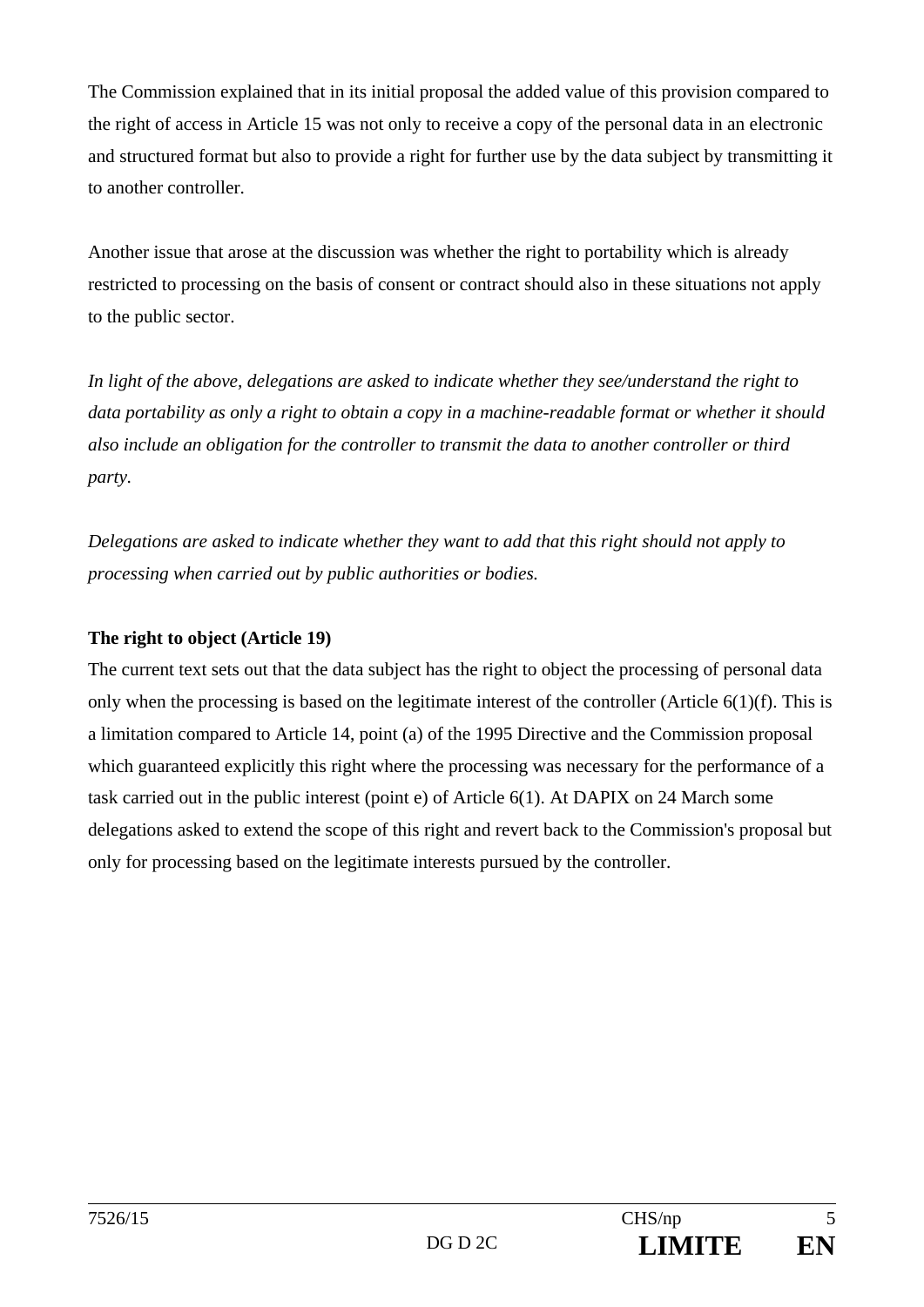The FR delegation suggested to insert a paragraph 2b providing stronger protection to object the processing of personal data for archiving purposes in the public interest or historical, statistical or scientific purposes. FR suggested the following wording: *"2b. Where personal data are processed on the basis of point (i) of Article 9(2), the data subject shall have the right to object at any time to the processing of personal data concerning him or her, unless the processing is necessary for the performance of a task carried out for reasons of public interest. This right shall be explicitly brought to the attention of the data subject and shall be presented clearly and separately from any other information and where an objection is upheld, the personal data shall no longer be processed."* 

*Delegations are asked to confirm if they want to keep the current text without a reference to point (e) of Article 6(1).* 

*Delegations are also invited to indicate if they can accept the FR suggestion for a particular point on processing for archiving purposes in the public interest, or historical, statistical or scientific purposes.* 

#### **Profiling (Article 20)**

Profiling is a fundamental question in the Regulation. It has been discussed under many Presidencies, last under the Greek Presidency (10617/14). The current text was drafted at that stage but has not been discussed until the DAPIX meeting on 24 March 2015.

Delegations noted that the Article seemed to regulate decisions based on profiling rather than profiling as a technique in itself. Delegations cautioned not to go below the level of protection in Article 15 in the 1995 Directive. It is noted that the title of Article 15 in that Directive is *automated individual decisions.* 

The European Parliament report sets out strongly in the first paragraph that every natural person has the right to object to profiling. The Parliament requires that profiles leading to measures producing legal effects concerning data subjects shall include human assessment. It further prohibits profiling if it has discriminatory effects.

Both profiling and profile appear in the Article on definitions as set out below.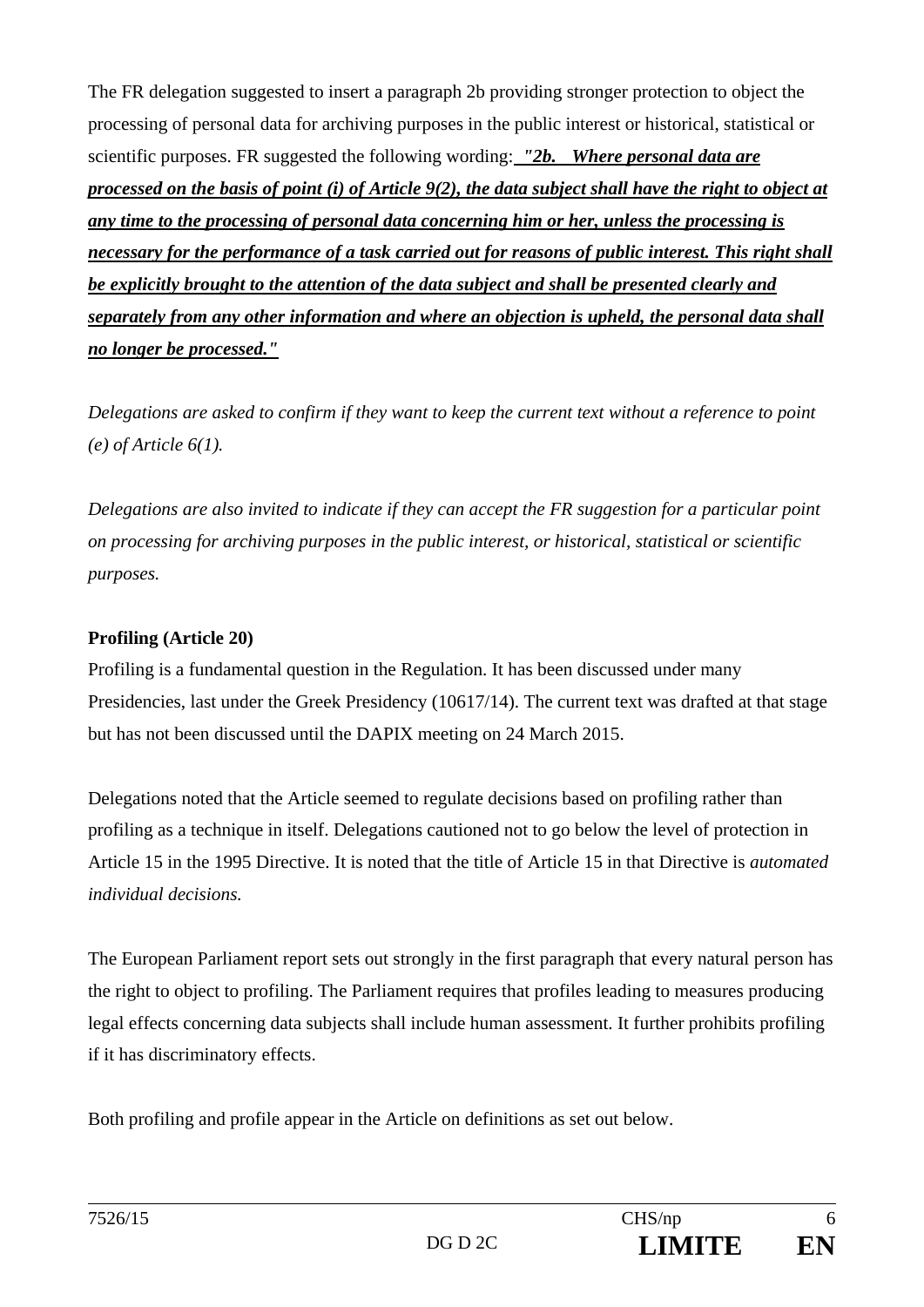(12a) 'profiling' means **a** form of automated processing of personal data intended to **(…)** use a profile **to evaluate** personal aspects relating to a natural person, in particular **to analyse and predict** aspects concerning performance at work, economic situation, health, personal preferences, or interests, reliability or behaviour, location or movements;

# (12b) **'profile' means a set of data characterising a category of individuals that is intended to be applied to a natural person;**

*Delegations are invited to indicate in the first place whether they want to regulate profiling as such or decisions based on automated processing. Delegations are also asked to indicate whether they think that the text or parts of the text adopted by the European Parliament in its report could serve as inspiration for the Council position.* 

*Delegations are invited to indicate if they see the need to maintain these definitions and if so if the current wording is acceptable.*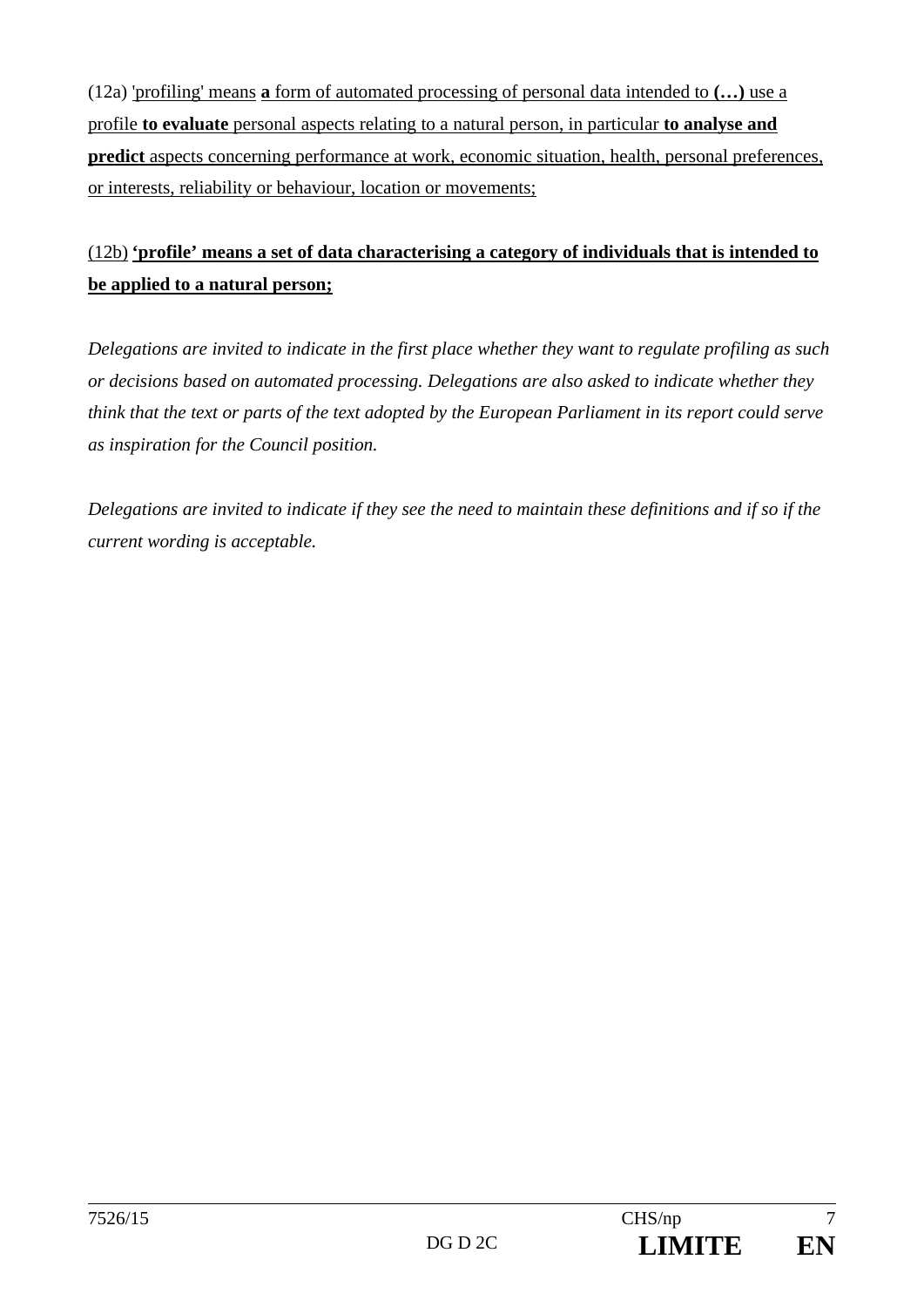#### **II. CHAPTER VIII**

## **Right to lodge a complaint with a supervisory authority and Right to an effective judicial remedy against a supervisory authority (Articles 74 and 75)**

Article 74 provides for the possibility of a judicial remedy against a supervisory authority at the court of the Member State where the supervisory authority is established. Article 75 provides for the right to a judicial remedy against a controller or processor. In such case the data subject has to lodge the complaint to a court of the Member State where the controller or processor has an establishment or where the data subject has his/her habitual residence.

Article 74 as amended is set out in the Annex.

#### **Representation of data subjects (Article 76)**

Delegations were quite concerned about paragraph 1a that allows for bodies, organisations or associations to lodge a complaint independently of a data subject's complaint and stated that such rights don't exist under national law.

*Delegations are asked to indicate if they would like to allow such possibilities.* 

#### **Suspension of proceedings (Article 76a)**

Regulation No 1215/2012 (Brussels I recast Regulation) which contains inter alia rules on *lis pendens* and related actions, only applies in civil and commercial matters whatever the nature of the court or tribunal and its scope does not extend, in particular, to revenue, customs or administrative matters or to the liability of the State for acts and omissions in the exercise of State authority (acta iure imperii $)^{1}$ .

Therefore if no specific rule such as Article 76a is introduced in the draft Data Protection Regulation, some judicial remedies available under the draft Data Protection Regulation may be covered by the Brussels I recast Regulation (for example civil actions including compensation claims against controllers) while other judicial remedies such as judicial review of decisions taken by supervisory authorities would not fall within the scope of the Brussels I recast Regulation.

**1**

Article 1(1)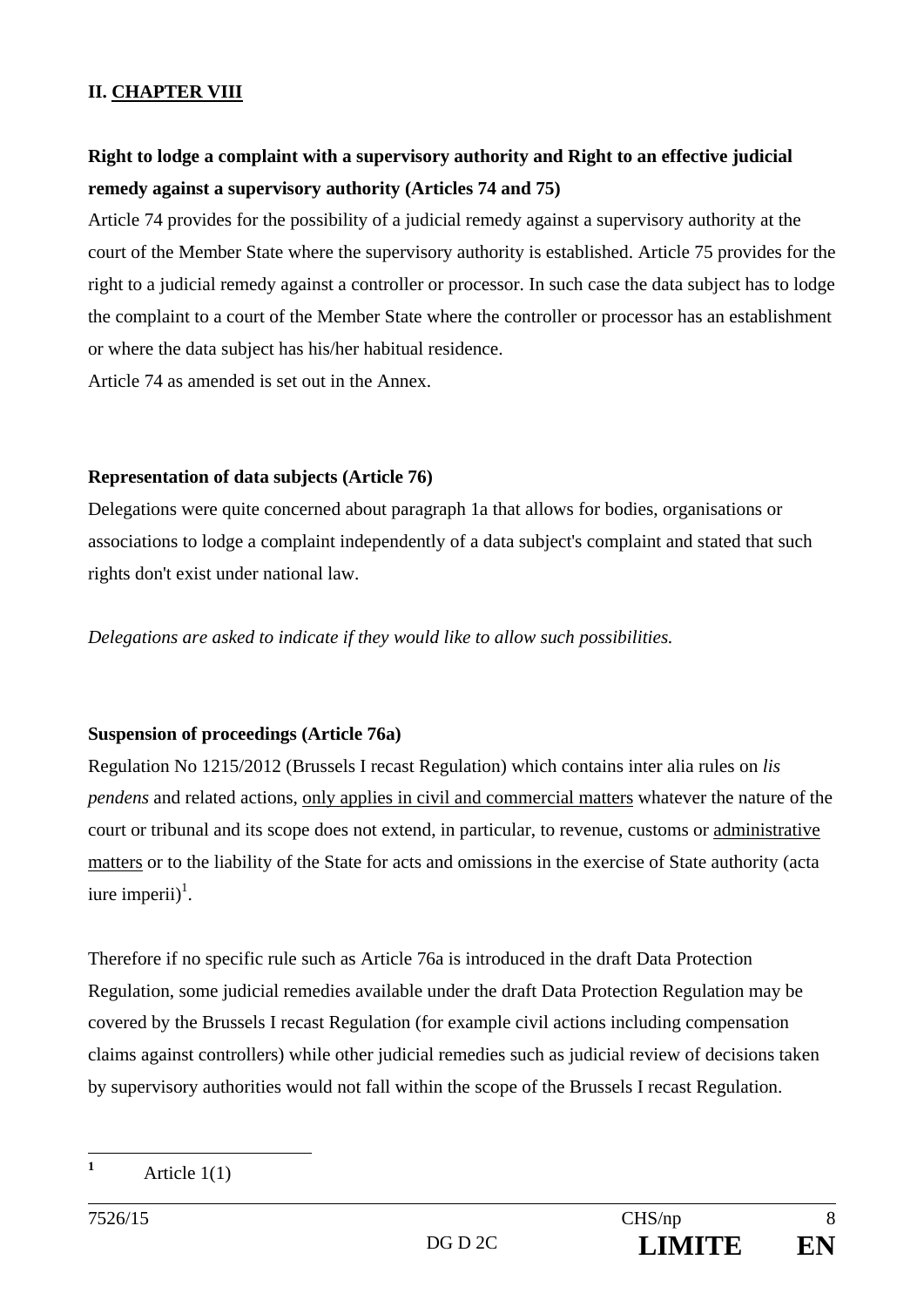Recital 118a clarifies that the draft Data Protection Regulation is *lex specialis* to the Brussels I recast Regulation. It means for example that Article 76a of the draft Data Protection Regulation which contains specific rules on suspension of proceedings will apply for all types of judicial remedies provided for in the draft Data Protection Regulation and that the rules on lis pendens and related actions contained in the Brussels I recast Regulation will not apply. The relevant Article and recitals are set out in the Annex for reference.

#### **Right to compensation and liability (Article 77)**

The Presidency intends to focus on the responsibility between the controller and the processor and not other questions that have been raised under this Article. It has been pointed out that paragraphs 2 and 3 seem to be contradictory: either the controller and processor are jointly responsible or not.

*Delegations are invited to indicate if they think that the controller and processor should be jointly responsible or if the data subject should in the first instance address the controller.* 

#### **Penalties (Article 79b)**

The Presidency suggests clarifying Member States' obligation to lay down rules on penalties to infringements of the Regulation. Article 79b(1) could read as follows: 'For infringements of this Regulation, in particular for infringements which are not subject to administrative fines pursuant to Article 79a, Member States shall lay down the rules on penalties applicable to such infringements and shall take all measures necessary to ensure that they are implemented (…). Such penalties shall be effective, proportionate and dissuasive.'

The accompanying recital (new 120a) could read: 'Where this Regulation does not harmonise administrative penalties or where necessary in other cases, for example in cases of serious infringements of this Regulation, Member States should implement effective, proportionate and dissuasive penalties. The nature of such penalties (criminal or administrative) should be determined by national law.'

This Article and the recital are also set out in the Annex.

*Delegations are asked to indicate if they agree with the above wording in the Article and the recital.*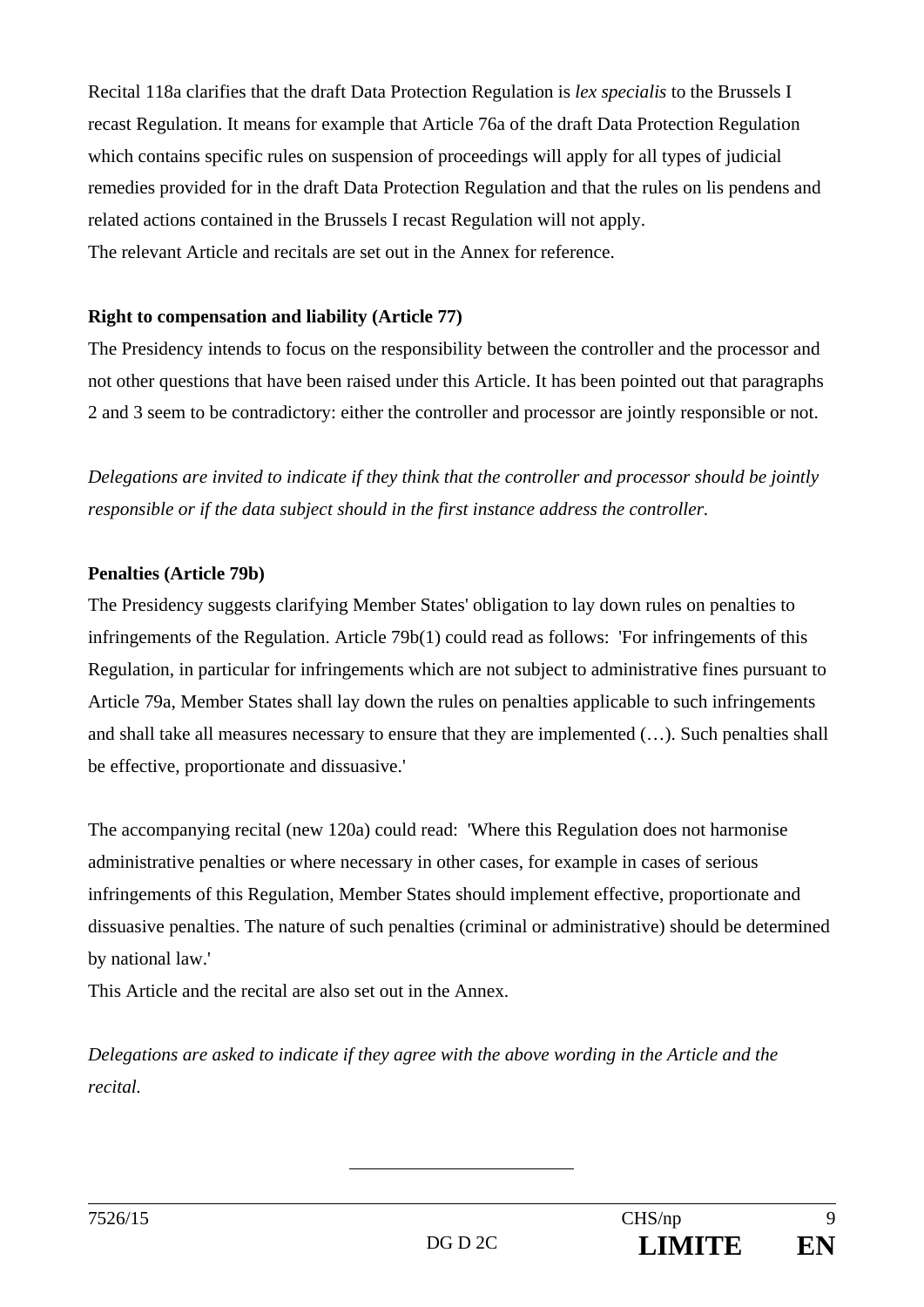- 118a) Where specific rules on jurisdiction are contained in this Regulation, in particular as regards proceedings seeking a judicial remedy including compensation, against a controller or processor, general jurisdiction rules such as those of Regulation No 1215/2012 should not prejudice the application of such specific rules<sup>2</sup>.
- 119) Member States may lay down the rules on criminal sanctions for infringements of this Regulation, including for infringements of national rules adopted pursuant to and within the limits of this Regulation. These criminal sanctions may also allow for the deprivation of the profits obtained through infringements of this Regulation. However, the imposition of criminal sanctions for infringements of such national rules and of administrative sanctions should not lead to the breach of the principle of *ne bis in idem,* as interpreted by the Court of Justice.
- 120) In order to strengthen and harmonise administrative penalties against infringements of this Regulation, each supervisory authority should have the power to impose administrative fines. This Regulation should indicate offences, the upper limit and criteria for fixing the related administrative fines, which should be determined by the competent supervisory authority in each individual case, taking into account all relevant circumstances of the specific situation, with due regard in particular to the nature, gravity and duration of the breach and of its consequences and the measures taken to ensure compliance with the obligations under the Regulation and to prevent or mitigate the consequences of the infringement. The consistency mechanism may also be used to promote a consistent application of administrative sanctions. It should be for the Member States to determine whether and to which extent public authorities should be subject to administrative fines. Imposing an administrative fine or giving a warning does not affect the application of other powers of the supervisory authorities or of other sanctions under the Regulation.

**2**

COM and DE scrutiny reservation.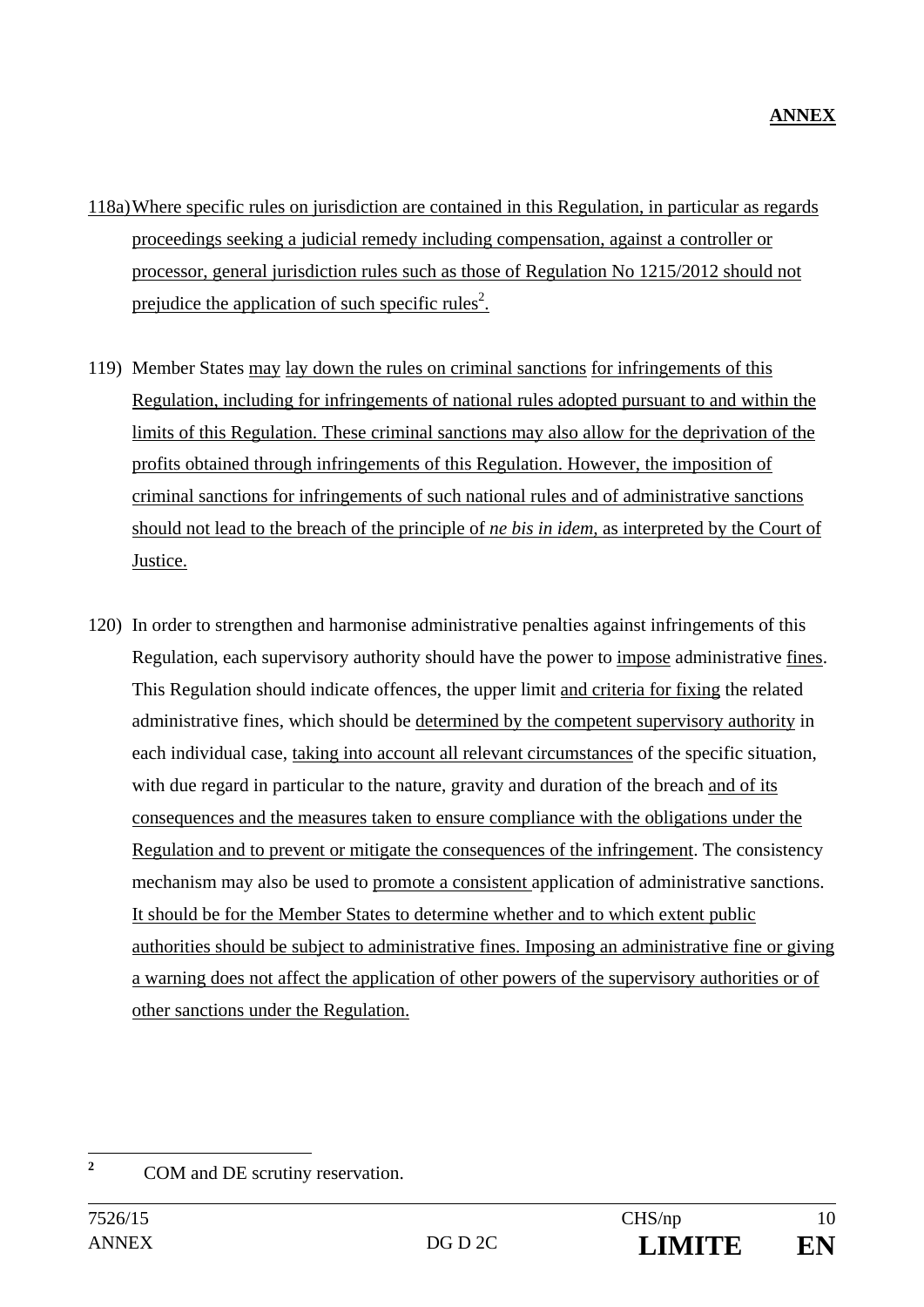**120a) Where this Regulation does not harmonise administrative penalties or where necessary in other cases, for example in cases of serious infringements of this Regulation, Member States should implement effective, proportionate and dissuasive penalties. The nature of such penalties (criminal or administrative) should be determined by national law.** 

### *Article 74*

### *Right to an effective judicial remedy against a supervisory authority3*

- 1. Without prejudice to any other administrative or non-judicial remedy, each natural or legal person shall have the right to an effective judicial remedy against a legally binding decision of a supervisory <u>authority concerning them.</u>  $(...)^4$ .
- 2. Without prejudice to any other administrative or non-judicial remedy, each data subject shall have the right to a judicial remedy where the supervisory authority competent in accordance with Article  $51<sup>5</sup>$  does not deal with a complaint or does not inform the data subject within three months <u>or any shorter period provided under Union or Member State law<sup>6</sup> on the</u> progress or outcome of the complaint <u>lodged under Article  $73^7$ </u>.
- 3. **P**roceedings against a (…) supervisory authority shall be brought before the courts of the Member State where the supervisory authority is established $8$ .
- 3a. Where proceedings are brought against a decision of a supervisory authority which was preceded by an opinion or **a** decision of the European Data Protection Board in the consistency mechanism, the supervisory authority shall forward that opinion or decision to the court.
- 4. (…)
- 5.  $(\ldots)^9$

 **3** ES, PT and SI reservation. EE, IT and UK scrutiny reservation.

**<sup>4</sup>** DE, supported by IE and SE, suggested adding: 'by which it is adversely affected'.

**<sup>5</sup>** COM reservation.

**<sup>6</sup>** SI indicated that under its law the DPA was obliged to reply within two months.

**<sup>7</sup>** SE scrutiny reservation. BE reservation. BE said that there was a link to Article 53 and the main establishment and the DPA of the habitual residence. Support from NL. IT thought that paragraphs 1 and 2 overlapped. NO wanted to delete paragraph 2 since a court review would endanger the independency of the DPA.

**<sup>8</sup>** IT suggests stating that proceedings may be brought before the courts of the Member state where the natural or legal person has his/her habitual residence or is established.

**<sup>9</sup>** COM reservation on deletion of paragraphs 4 and 5. DE scrutiny reservation on deletion of paragraphs 4 and 5.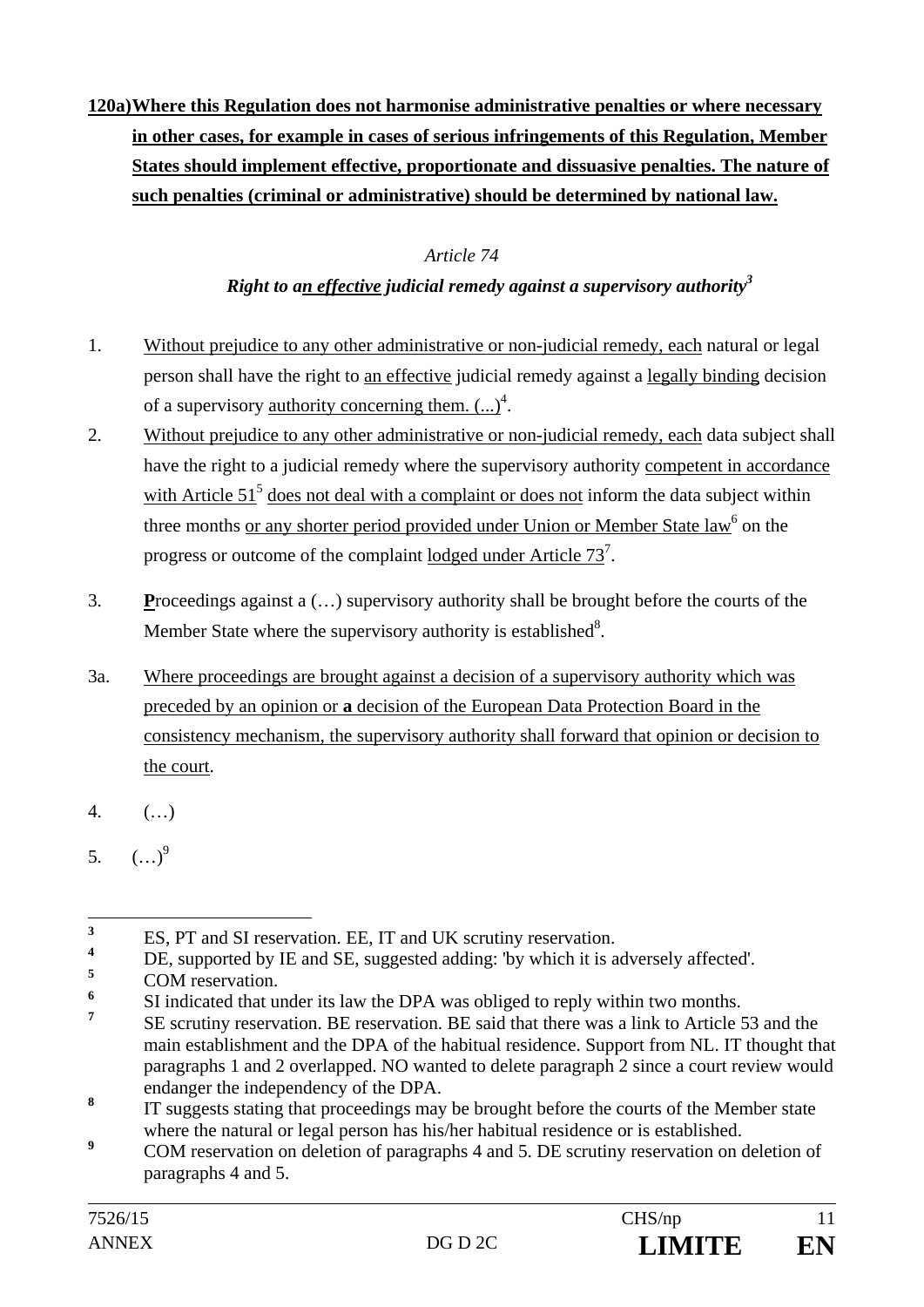## *Article 76a Suspension of proceedings<sup>10</sup>*

- 1. Where a competent court of a Member State has reasonable grounds to believe that proceedings concerning the same processing activities are pending in a court in another Member State, it shall<sup>11</sup> contact that court in the other Member State to confirm the existence of such proceedings.
- 2. Where proceedings involving the same processing activities are pending in a court in another Member State, any competent court other than the court first seized may suspend<sup>12</sup> its proceedings.
- 2a. Where these proceedings are pending at first instance, any court other than the court first seized may also, on the application of one of the parties, decline jurisdiction if the court first seized has jurisdiction over the actions in question and its law permits the consolidation thereof.**<sup>13</sup>**

 $10$ **<sup>10</sup>** AT, BE, DK, EE, ES, FI, FR, IT, NL, PL, PT, SE and SI scrutiny reservation. ES thought that *lis pendens* necessitated the same persons, same proceeding, same object of dispute and same claim and that that could be difficult to establish.UK, supported by FR, cautioned against having a too prescriptive text, support from FR SE thought that GDPR should not regulate *lis pendens*, instead it should be up to the DPA and MS courts to decide. For LU this was a question of judicial cooperation between judicial authorities. NO and FR asked how this text related to Regulation No 44/2001 and the Lugano Convention FI considered that it was necessary to have rules on this question in GDPR.

<sup>11</sup> LU supported by EL, suggested to replace "shall" with "may".

**<sup>12</sup>** NL and PL thought that it was difficult to force courts to stay proceedings waiting for another court to decide. NL asked how it was possible for a court to know that another case was going on elsewhere. COM thought that limitation to "same parties" was not appropriate here.

**<sup>13</sup>** Based on Article 28 of Brussels I Regulation.